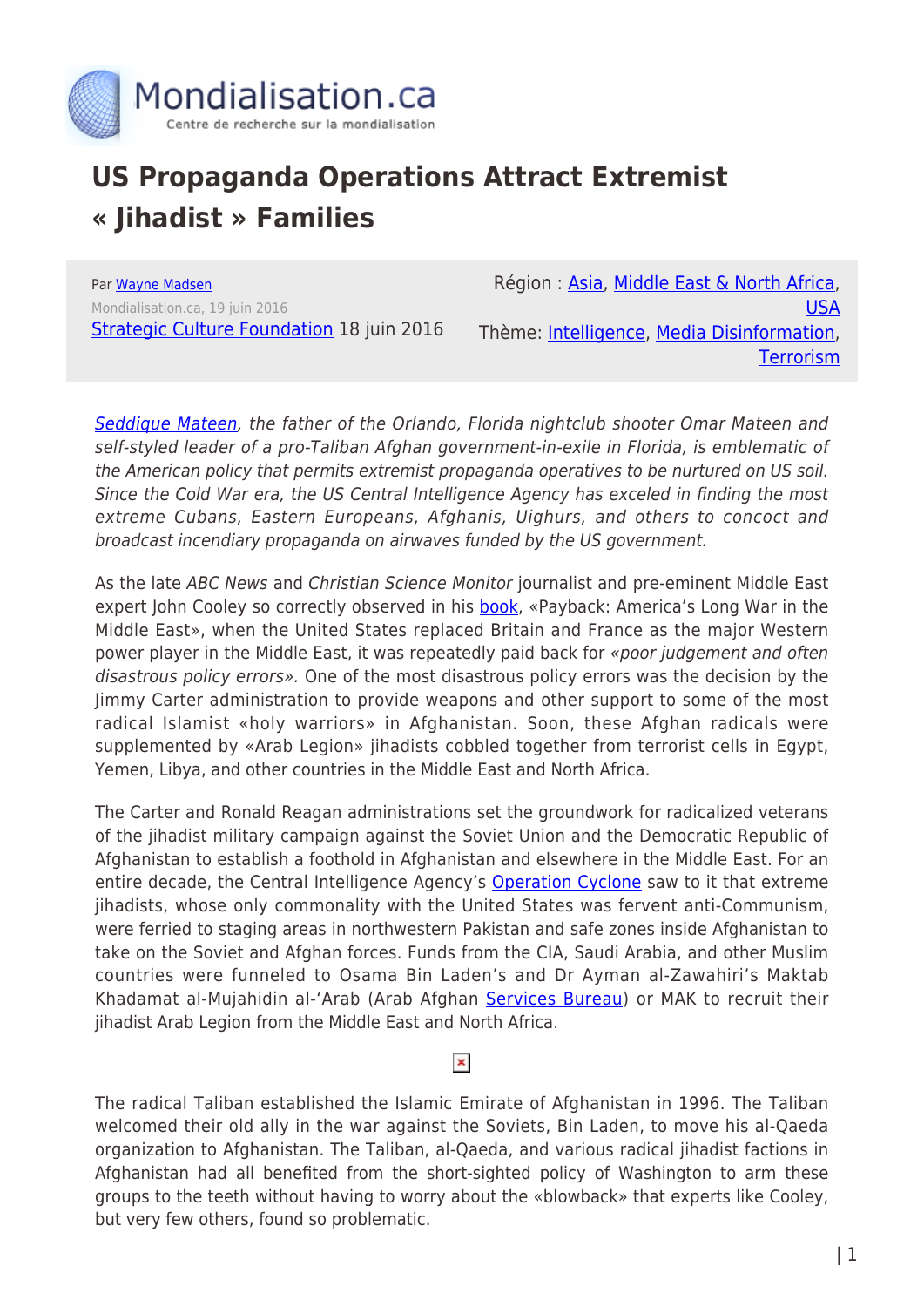Seddique Mateen arrived in the United States during a time when Ronald Reagan considered the Afghan mujahidin to be «freedom fighters» who were fighting «oppression» in the same spirit that George Washington fought British colonizers. Reagan's complete ignorance permitted individuals like Mateen to find political sanctuary and support in the United States, a country from which he and his fellow travelers could promulgate their radical and antiquated views.

The jihadist attacks on the **[Boston Marathon;](https://en.wikipedia.org/wiki/Boston_Marathon_bombing) [Fort Hood](https://en.wikipedia.org/wiki/2009_Fort_Hood_shooting)**, Texas; a military [recruiting](https://en.wikipedia.org/wiki/2015_Chattanooga_shootings) [station](https://en.wikipedia.org/wiki/2015_Chattanooga_shootings) in Tennessee; a [Christmas party](https://en.wikipedia.org/wiki/2015_San_Bernardino_attack) in San Bernardino, California; and the [Pulse](https://en.wikipedia.org/wiki/2016_Orlando_nightclub_shooting) [nightclub](https://en.wikipedia.org/wiki/2016_Orlando_nightclub_shooting) in Orlando can all be laid at the feet of America's insane dalliances with jihadists in wars beginning with the Afghan campaign and extending to the American invasion and occupation of Iraq, the destabilization of Libya and Syria, and aiding and abetting jihadist forces fighting Russia in the Caucasus region, including Chechnya. It is «blowback» in the truest sense of the word.

The uncle of Tamerlan and Dzhokhar Tsarnaev, [Ruslan Tsarni](https://www.wsws.org/en/articles/2013/06/29/bos2-j29.html) (aka Tsarnaev), is linked to the CIA. Tsarni was married to the daughter of Graham Fuller, one of the chief CIA architects of the radicalization of Muslims to act as radical foot soldiers for the United States, whether in Afghanistan against the Soviets or in the Caucasus against Russia. Mir Seddique, aka Mir Seddique Mateen, is a self-styled leader of a government-in-exile of Afghanistan that is based in Port St. Lucie, Florida. He has called for the overthrow of Afghan President Ashraf Ghani and trials for him and his predecessor, Hamid Karzai.

America's commitment to the «propaganda war» has also enabled jihadists to spread their radical message, often via US government-subsidized airwaves and satellite feeds. Seddique Mateen operated a Florida not-for-profit company called «The Durand Jirga, Inc». For years, the CIA subsidized Cuban radio and television stations in Florida, for example, [Radio and TV](https://en.wikipedia.org/wiki/Radio_y_Televisi%C3%B3n_Mart%C3%AD) [Marti,](https://en.wikipedia.org/wiki/Radio_y_Televisi%C3%B3n_Mart%C3%AD) which have done nothing but ratchet up ill will toward the government and people of Cuba. These efforts sometimes resulted in acts of terror committed by expatriate right-wing Cubans in the United States against Cuban and other targets. The template for Afghan and other Muslim expatriates in the United States who are involved in CIA and VOA propaganda is no different from that involving the Cubans, and, in the more distant past, Eastern European refugees and defectors. Radical messages are «de rigueur» for such elements of society.

US propaganda institutions have been rife with fraud, waste, and abuse. As pointed out by columnist Fulton Lewis, Jr. in 1958, Radio Free Europe had well in excess of 2000 employees, who, when not belching forth unverified news copy directed at Eastern Europe, were lolling around their offices waiting for their next paychecks. Lewis wrote, Radio Free Europe «is a ridiculous, wasteful, juvenile exhibition of futility to provide jobs for what is mainly a horde of free-loaders». The free-loaders of the Cold War have today morphed into the likes of Seddique Mateen and his band of radicals busy blathering their incoherent messages in Dari, Urdu, Pashto, Farsi, Uighur, Chechen, Arabic, and Kurdish, all at the American taxpayers' expense.

The elder Mateen also hosted a television program called the «Durand Jirga Show». The show is broadcast on the Afghan satellite network «Payam-e-Afghan», which is headquartered in Los Angeles and broadcasts in Pashto and Persian. Los Angeles is the home to a number of CIA- and VOA-subsidized satellite broadcasts in Arabic to the Middle East and in Farsi to Iran.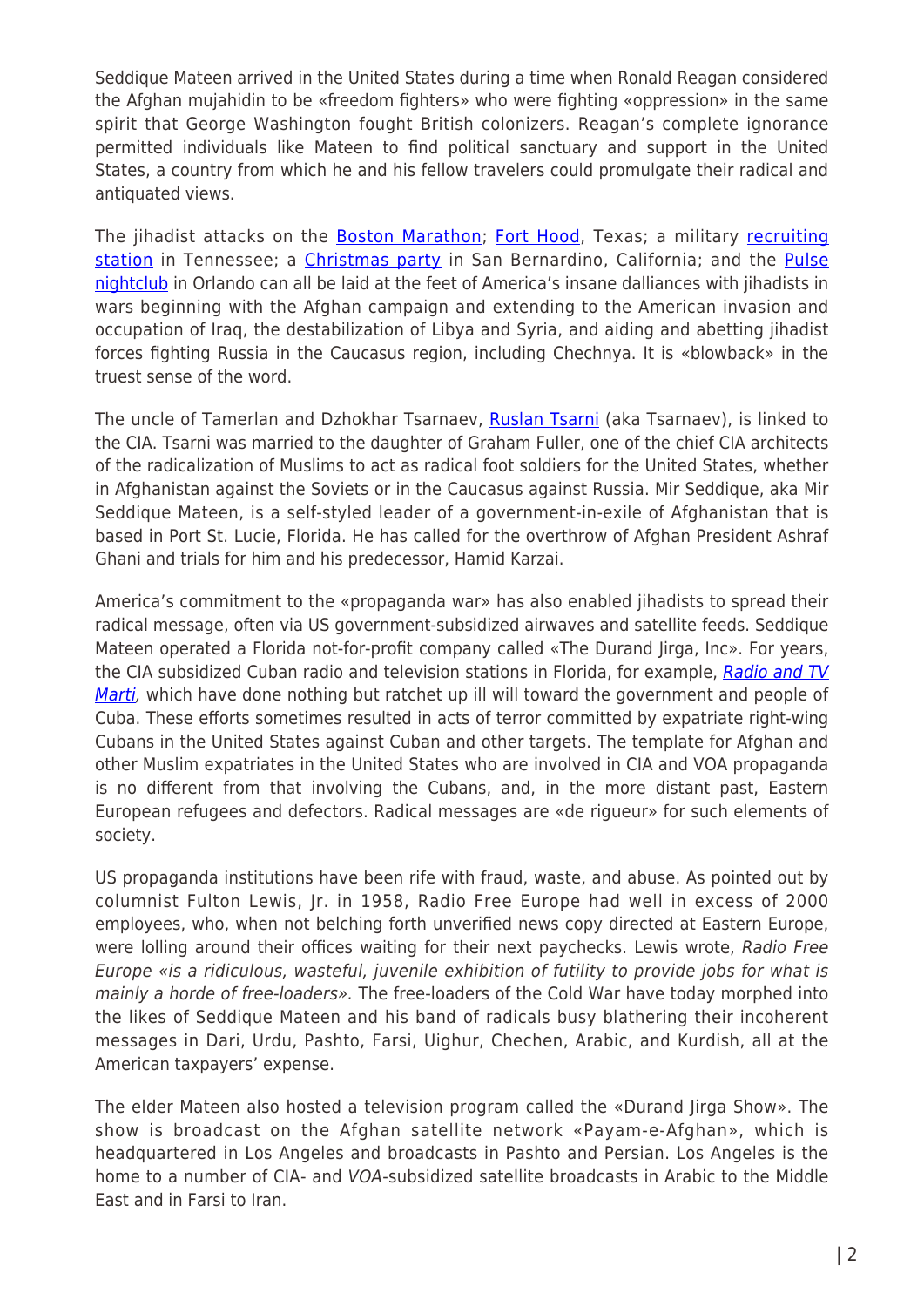Seddique Mateen's own operations are clearly part of a pro-Taliban network of Afghan and Pakistani propagandists who have used television and radio networks funded by the CIAinfluenced Broadcasting Board of Governors (BBG) to spread their messages to audiences throughout the world.

Mateen claimed he runs his own intelligence network. However, this network appears to consist of his colleagues who are involved in South Asia's propaganda war using satellite programs broadcast in Pashto – major languages of Afghanistan and Pakistan – Mateen's own broadcast language-of-choice Dari, and Urdu. The BBG's attempts at winning over the hearts and minds of the people of Pakistan and Afghanistan are considered major failures and a waste of taxpayers' funds.

Even after the 9/11 terrorist attack on the United States, the VOA's Pashto service gave a propaganda platform to the Afghan Taliban.

After the September 11 attack, Spozhmai Maiwandi, the director of the Voice of America's Pashtun service, jokingly nicknamed «Kandahar Rose» by her colleagues, aired favorable reports on the Taliban, including a controversial interview with Taliban leader Mullah Omar. It should not be surprising, therefore, that Seddique Mir Mateen's own views side with those of the Taliban. The presence of a number of pro-Taliban Afghan-Americans in the United States was facilitated by the CIA's support for the mujahidin cause in the Afghan jihadist war with the Soviet Union in the 1980s. Even Afghan-American diplomat Zalmay Khalilzad, the former US ambassador to Afghanistan, Iraq, and the United Nations, served as a key interlocutor between the Taliban government of Afghanistan and the UNOCAL oil company in Houston in the late 1990s. Today, those links serve Khalilzad and the CIA well at the CIAlinked Center for Strategic and International Studies (CSIS) in Washington, where Khalilzad serves as a counselor.

Some 60 percent of the comments on the VOA's Pashto language service's Ashna TV website praised Omar Mateen and his actions in Orlando. And the American taxpayers fund this activity through their financial support for the VOA and the BBG. And, as Secretary of State, Hillary Clinton championed the expansion of these broadcast services. In 2011, Clinton testified before the House Foreign Affairs Committee that her department needed additional funds for the propaganda war. She said,

«During the Cold War we did a great job in getting America's message out. After the Berlin Wall fell we said, 'Okay, fine, enough of that, we are done,' and unfortunately we are paying a big price for it… Our private media cannot fill that gap».

The radical messages broadcast by Payame Afghan and Ashna TV are the results of Mrs Clinton's efforts to expand US propaganda broadcasting. For the CIA, keeping expatriates like Seddique Mir Mateen and his pro-Taliban colleagues at the VOA on the government dole is to ensure a ready supply of interlocutors and agents-of-influence are maintained inside radical circles.

La source originale de cet article est [Strategic Culture Foundation](http://www.strategic-culture.org/news/2016/06/18/us-propaganda-operations-attract-extremist-families.html) Copyright © [Wayne Madsen](https://www.mondialisation.ca/author/wayne-madsen), [Strategic Culture Foundation](http://www.strategic-culture.org/news/2016/06/18/us-propaganda-operations-attract-extremist-families.html), 2016